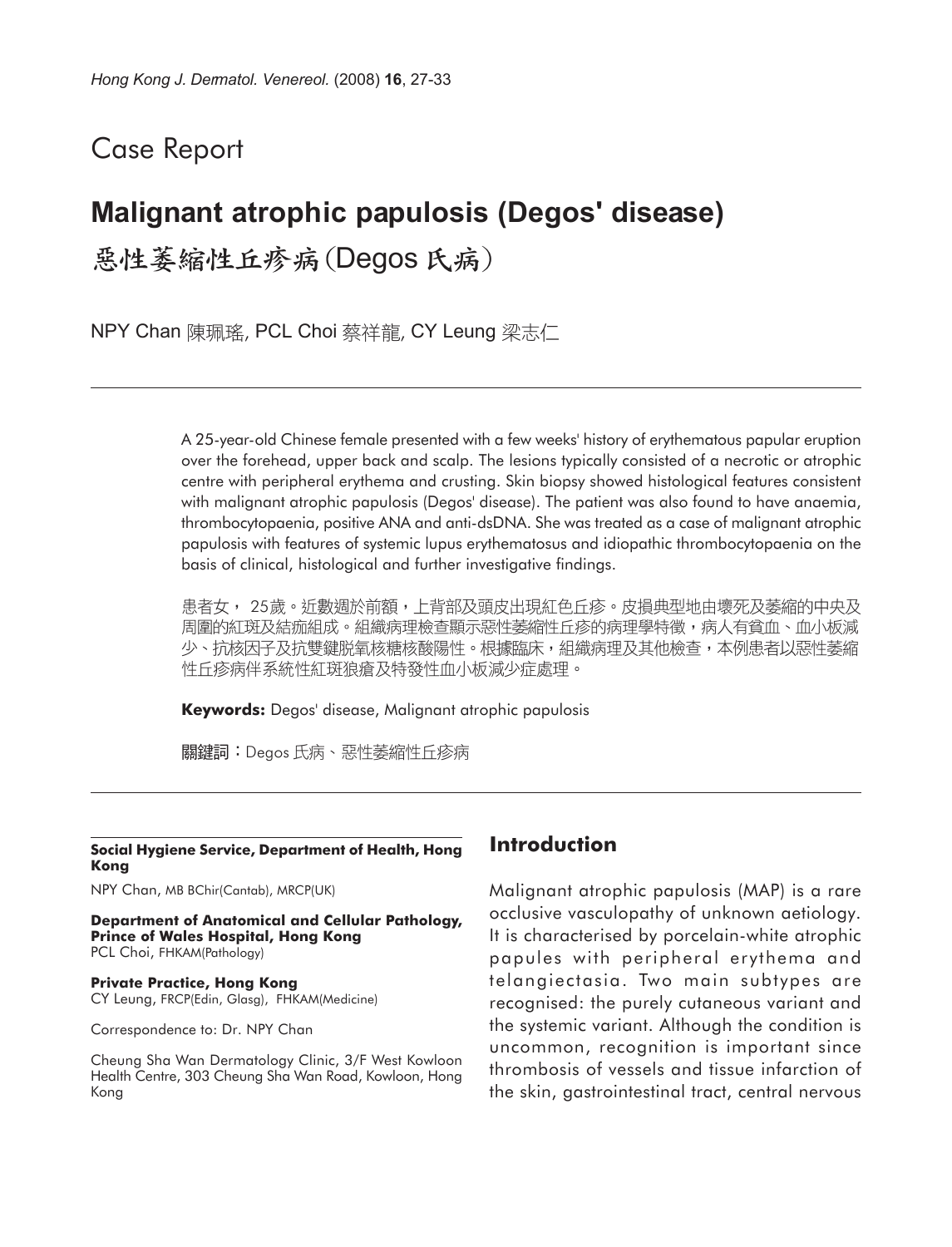system and other organs are possible, leading to significant morbidity and mortality. The condition is of interest to dermatologists since the cutaneous features often provide clues to the diagnosis.

#### **Case report**

A 25-year-old Chinese female presented with a history of erythematous facial papular eruption for three weeks, which first appeared while she was on a vacation in Japan. The eruption was asymptomatic and subsequently spread to the back and chest. There was no fever, arthralgia or other systemic symptoms. No hair loss or oral ulcer was noted. She was initially treated as folliculitis by a general practitioner without any improvement. The patient enjoyed good past health and was not on any regular medication. She was a non-smoker and a non-drinker. As for family history, her younger sister suffered from systemic lupus erythematosus (SLE).

Physical examination showed multiple erythematous papules ranging from 0.5 cm to 1.0 cm in diameter located on the forehead, cheek and upper back with a few on the scalp (Figures 1-3). An individual papule typically consisted of a necrotic or atrophic centre with peripheral erythema and some crusting. There was no petechia, vesicle or pustule. The nails and mucosal membranes were unremarkable. Clinical differential diagnoses for the cutaneous lesions included atrophie blanche-like papules of systemic lupus erythematosus, antiphospholipid syndrome, malignant atrophic papulosis, atrophie blanche, guttate lichen sclerosis and guttate morphea. Blood tests showed mild hypochromic, microcytic iron-deficiency anaemia with a haemoglobin level of 10.7 g/dL and MCV 67.7 fL. Haemoglobin pattern was normal. Total white cell and lymphocyte count were decreased at  $2.6 \times 10^9$ /L and  $0.6 \times 10^9$ /L respectively. Thrombocytopaenia was present with a platelet count of  $23 \times 10^9$ /L.



**Figure 1.** Multiple papules with necrotic or atrophic centres and peripheral erythema over the upper back.



**Figure 2.** Multiple papules with necrotic or atrophic centres and peripheral erythema over the cheek.



**Figure 3.** Multiple papules with necrotic or atrophic centres and peripheral erythema on the forehead.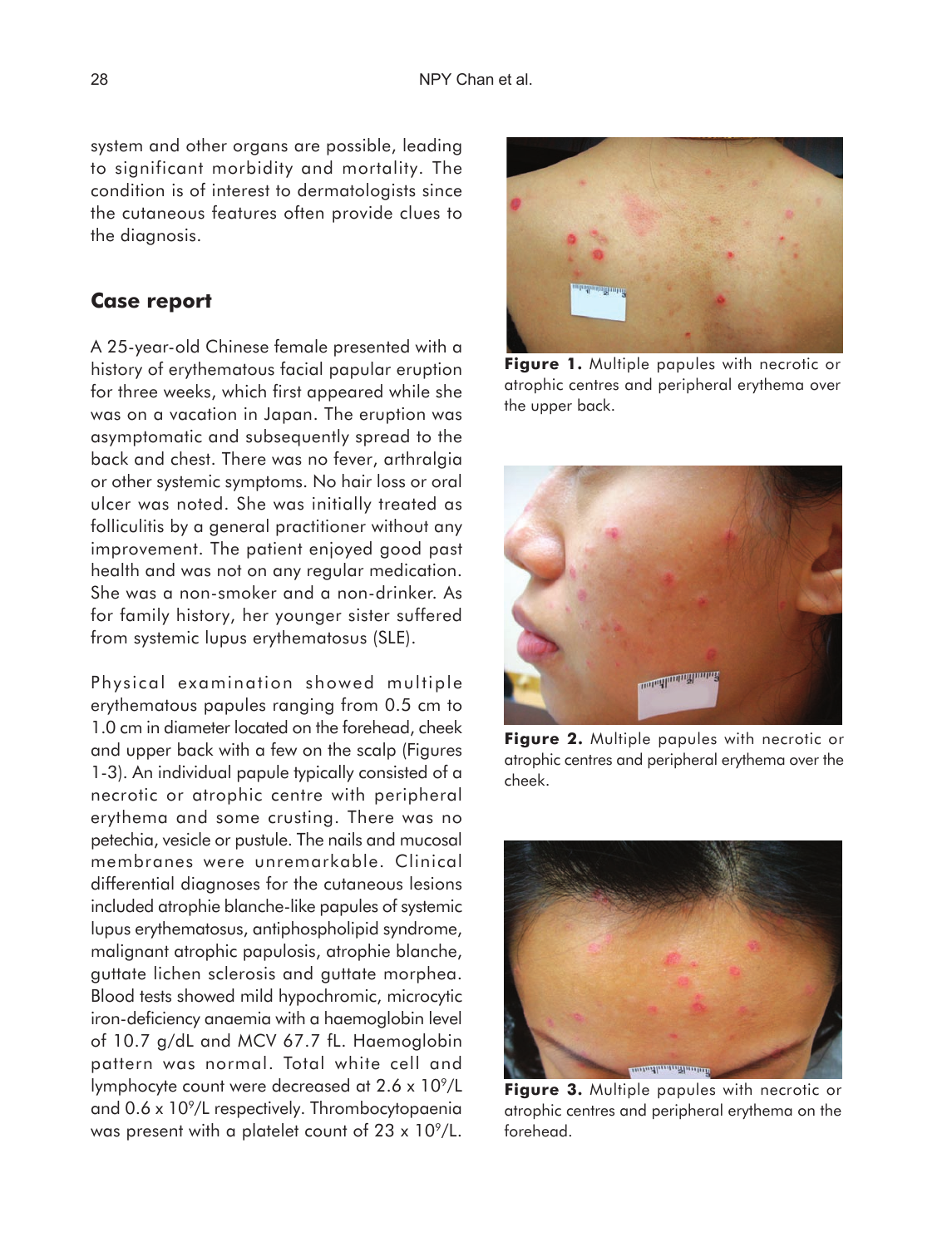Renal function and liver enzymes were normal. Albumin was decreased at 28 g/L. ANA was 1:160, anti-dsDNA 200 IU/mL and anti-ENA negative. C3 and C4 were normal. Anticardiolipin antibody and lupus anticoagulant were negative.

An incisional skin biopsy showed focal epidermal necrosis associated with a wedgeshaped area of dermal necrosis (Figure 4). The epidermis adjacent to the necrotic epidermis was atrophic with overlying hyperkeratosis and parakeratosis. Basal cell vacuolation was also present. In the dermis, there was moderate perivascular lymphocytic infiltrate (Figure 5). The blood vessels were lined by plump endothelial cells. No fibrinoid necrosis or leukocytoclasis was seen. Immunofluorescence studies showed weak staining with fibrin in the blood vessel wall. No staining was demonstrated with IgA, IgM, IgG and C3. Histological features together with clinical appearance of the cutaneous lesions were consistent with the diagnosis of malignant atrophic papulosis (Degos' disease). The patient subsequently underwent further investigations for associated diseases, especially systemic lupus erythematosus, and for evaluation of systemic involvement. Bone marrow examination showed features of iron deficiency anaemia and megakaryocytic hyperplasia, consistent with consumptive thrombocytopaenia. Stool for occult blood was negative. Upper endoscopy with biopsy showed gastritis and no evidence of *H. pylori* or malignancy. Colonoscopy was normal. Twenty-four hour urine showed no proteinuria. Features from the albumin scintiscan were compatible with intermittent protein loss from the gastrointestinal tract. Small bowel follow-through showed no lesions.

In view of the haematological and immunological findings, the patient was treated as systemic lupus erythematosus with thrombocytopaenia. She was started on prednisolone 20 mg twice daily, which was subsequently reduced. Other medications included ferrous sulphate 300 mg twice daily, aspirin 80 mg daily, hydroxychloroquine 200 mg daily and azathioprine 100 mg daily. On followup, no new malignant atrophic papulosis skin lesions had appeared since the start of systemic treatment. Many of the old skin lesions had resolved, some leaving atrophic scars.



**Figure 4.** Histology shows central epidermal necrosis with wedge-shaped dermal infarction. There is sparse superficial and deep perivascular inflammatory infiltrate. (H&E, Original magnification x 20)



**Figure 5.** Histology shows central epidermal atrophy and necrosis with adjacent epidermal hyperplasia. There is mild basal vacuolar alteration. Mild perivascular lymphocytic infiltrate is also present. (H&E, Original magnification x 100)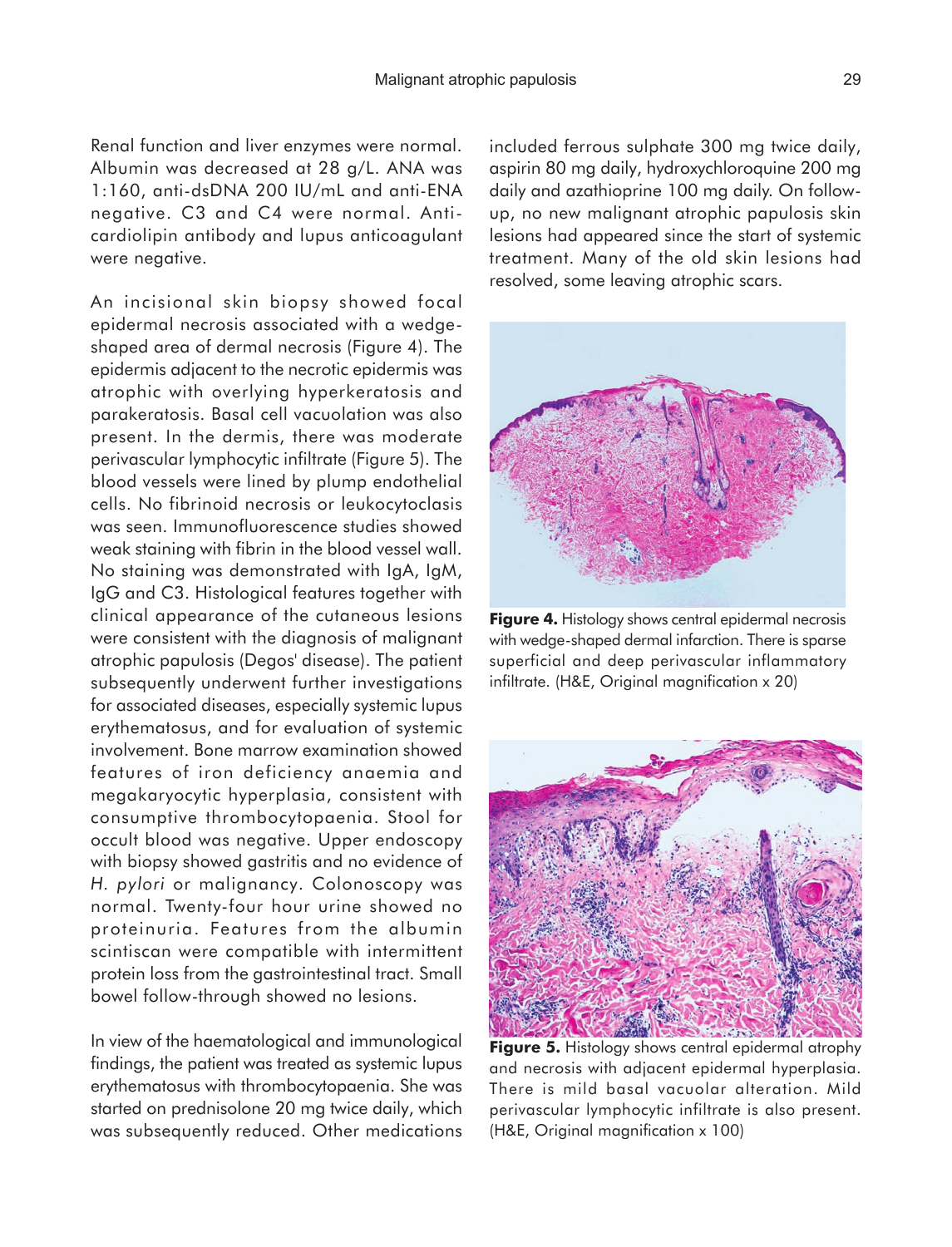### **Discussion**

Malignant atrophic papulosis (Degos' disease) is a rare and clinically distinctive occlusive vasculopathy of unknown aetiology affecting small to medium-sized vessels. Narrowing and occlusion of the vessel lumen by intimal proliferation and thrombosis lead to tissue ischaemia and infarction of the dermis, gastrointestinal tract, central nervous system and other organs. Clinically, the skin lesions are characterised by the appearance of porcelainwhite, atrophic papules with peripheral erythema and telangiectasia.

The first case of MAP was described by Köhlmeier in 1941.1 A year later, Degos recognised it as a distinct clinical entity in a patient who died of intestinal perforation secondary to systemic involvement of MAP. More than two hundred cases have so far been reported in the literature worldwide. MAP affects all ages and both sexes, but it usually occurs in 'young adults' in the third to fourth decade. The male to female ratio is approximately 3:1.2 Two main types of MAP have been recognised. The first type is the purely cutaneous form which is also known as 'benign cutaneous Degos' disease'. This type is thought to have a better outcome compared to other variants.3 The second type is the systemic variant with cutaneous manifestations, which has multiorgan involvement and a more aggressive course. It is associated with a worse prognosis and is often lethal. Other less common variants include familial Degos' disease, atrophie blanche and connective tissue disease with Degos'-like features.

The cutaneous features of MAP are indistinguishable for the different variants of the disease. Typically, the lesions begin as pink or red papules of 2-15 mm in diameter, which progress to develop central necrosis and later heal with scars consisting of central porcelainwhite atrophic centres. The papules often have peripheral telangiectatic rims and may be domeshaped. The end-stage lesions may have a clover-like configuration and can resemble atrophie blanche. The eruption can be limited or extensive, with the number of papules ranging from less than twelve to more than six hundred. They occur more on the proximal than the distal body areas, and are more widespread on the back than on the abdomen. Involvement of the face, palm, sole, buccal and genital mucosa have been reported. The lesions are mostly asymptomatic but can have slight burning sensation. Other less common cutaneous features which have been reported include urticaria, ulcer-pustular lesions and gumma-like nodules. The typical cutaneous lesions in MAP can be confused clinically with other differential diagnoses, which include atrophie blanche, atrophie blanche-like papules in connective tissue diseases (e.g. SLE, dermatomyositis), dermal mucinosis, guttate lichen sclerosis, guttate morphea, scleroderma, scar, vitiligo and idiopathic guttate hypomelanosis. These can be distinguished histologically.

Systemic features in MAP usually manifest after the onset of cutaneous lesions, with a possible delay of three weeks to three years. Systemic involvement signifies extremely poor prognosis with death in nearly all patients. Affected patients usually die within two to three years from the onset of systemic involvement, often due to intestinal perforation. Many organ systems can be involved, including gastrointestinal tract, central nervous system, cardiopulmonary system, eyes, liver and renal systems. Involvement of the gastrointestinal tract is seen in 50-61% of the reported systemic MAP cases, which include bowel perforation, bleeding and enterocutaneous fistulae formation. The presenting symptoms can be abdominal pain, haematemesis and bleeding per rectum.4 The central nervous system is involved in approximately 20% of the systemic MAP cases.5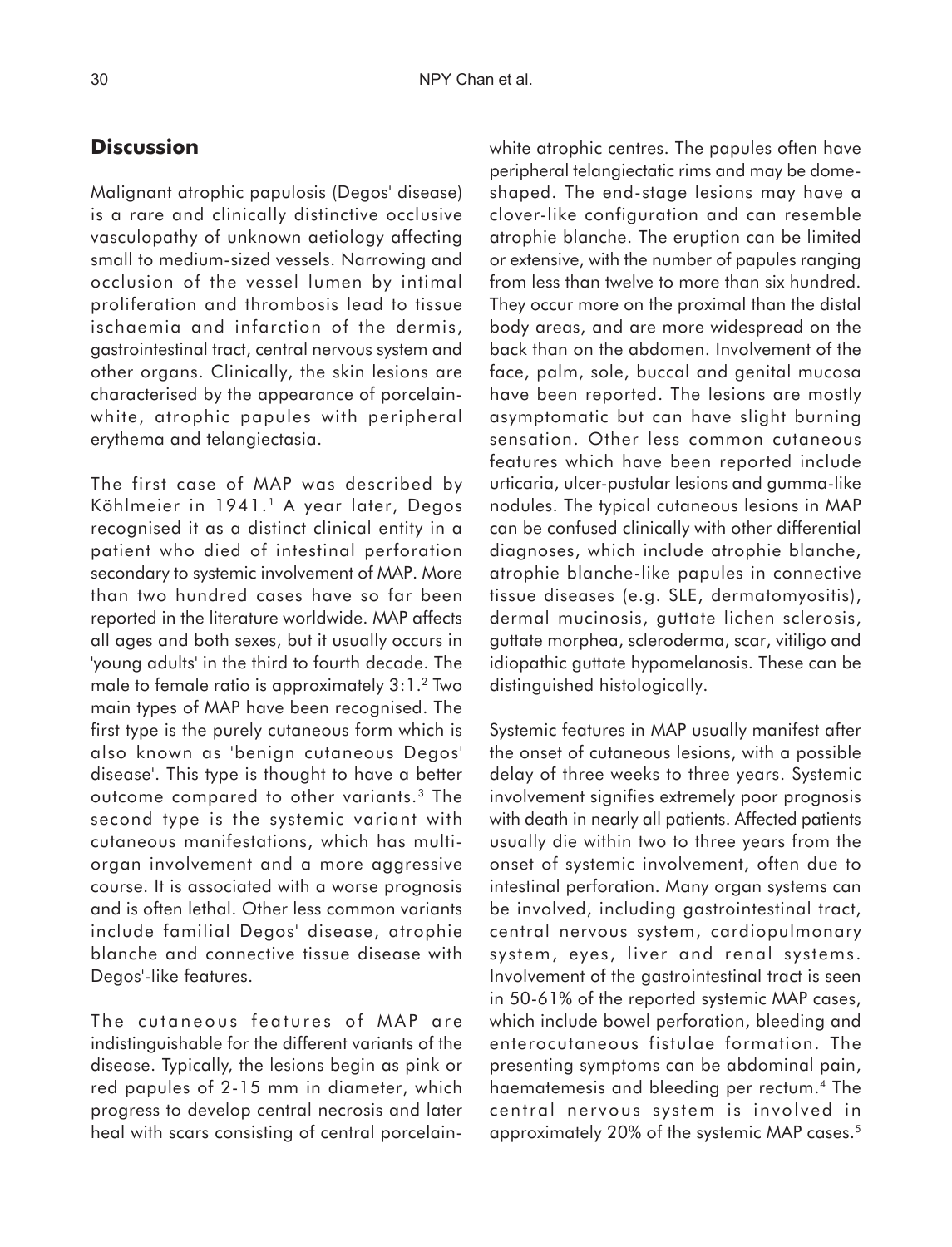Bleeding, ischaemia, myelopathy and polyradiculoneuropathy have been reported. These patients can present with a range of specific and non-specific symptoms, such as headache, dizziness, seizures, paraesthesia, hemiplegia, paraplegia, aphasia, gaze palsy and memory loss. Ophthalmic involvement has been reported in thirty-five out of the one hundred and five cases published in 1986.<sup>6</sup> Posterior subcapsular cataracts, third cranial nerve palsy, blepharoptosis, scleral plaques, papilloedema and optic atrophy can present with diplopia, ptosis and visual field defects. When the cardiopulmonary system is affected, patients can experience chest pain, shortness of breath and weakness as a result of pleuritis, pleural effusion, myocardial infarction, pericardial vasculitis and constrictive pericarditis. Involvement of the hepatorenal system in systemic MAP may be associated with vasculitis. Thickening of afferent glomerular arterioles and capillary basement membrane have also been reported. Since systemic MAP is a rare condition, several other more common multisystem diseases should be excluded before considering the diagnosis of MAP. These include Crohn's disease, polyarteritis nodosa, SLE and antiphospholipid syndrome.

The diagnosis of MAP depends on clinical features together with compatible histological findings. Histologically, MAP is an occlusive arteriopathy with different stages of evolution.7 Even though the histological findings can be highly suggestive of MAP when interpreted by experienced pathologists, some features can overlap with collagen vascular diseases, particularly those with thrombosis. In an early stage, there is superficial and deep perivascular, periadnexal and perineural chronic inflammatory infiltrate with interstitial mucin deposition. Vacuolar interface reaction can be seen in the epidermis of the papules, which can mimic lupus erythematosus. In a later stage, fully developed papules histologically demonstrate

wedge-shaped degeneration of collagen. Interface reaction can be prominent with squamatization of the dermoepidermal junction, melanin incontinence and epidermal atrophy. The interface reaction is usually confined to the central, porcelain-white area seen clinically. Marked endothelial swelling and occasional platelet-fibrin thrombi are often noted in the dermal vessels. Wedge-shaped area of ischaemia extending into the deep dermis has also been observed. Direct immunofluorescence examination does not give definitive results, although perivascular fibrin and complement can be present.

The pathogenesis of MAP is still not fully understood. The condition has been classified as a vaso-occlusive thrombotic disorder, a vasculitis and a mucinosis. Some authorities suggest that either a primary endothelial cell defect, alterations in platelet function or impaired fibrinolytic activity causes secondary thrombosis, which then leads to cutaneous infarction. This is consistent with the observation of increased Weibel-Palade bodies, which contain factors needed for haemostatsis, and increased staining of von Willebrand factors in the endothelial cells of the lesions.8 The postulation of MAP being a vasculitis has less supporting evidence as inflammation of the vessel walls is minimal and immune complexes have not been consistently found. A viral aetiology has also been suggested, since viruslike inclusions have been observed by electron microscopy in the endothelial cells and fibroblasts.

The relationship of MAP with other diseases, especially SLE and antiphospholipid syndrome, is intriguing albeit controversial. Currently, there are several schools of thoughts. Ball, Newburger and Ackerman proposed in 2003 that MAP is a variant of lupus erythematosus (LE), and that MAP is analogous to LE in several aspects.<sup>9</sup> Firstly, both conditions are systemic pathological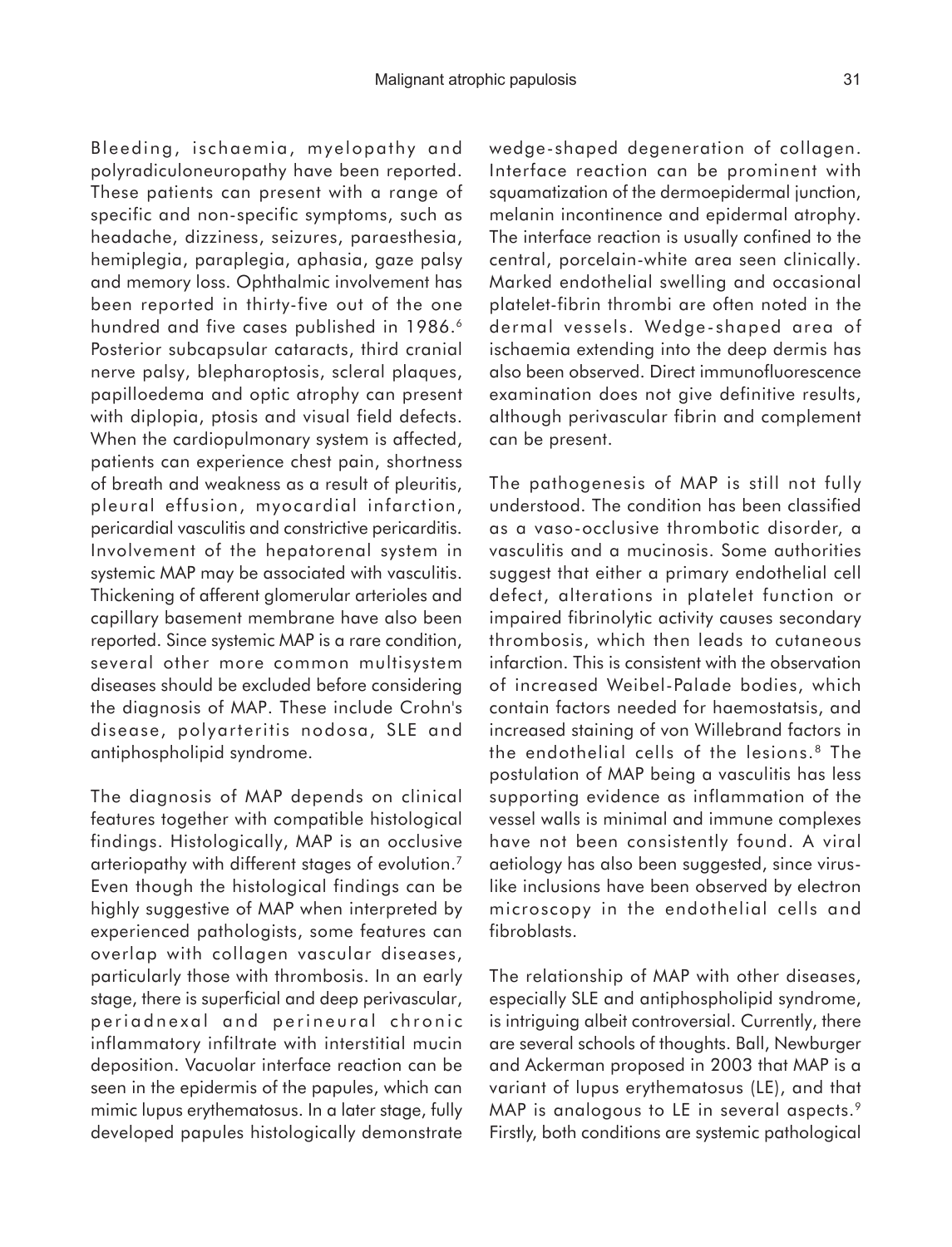process involving several organs. Some patients with cutaneous lesions typical of MAP display other features characteristic of LE, as in the case of our patient. Some of the MAP cases also display features of dermatomyositis and rheumatoid arthritis. Secondly, the histology of MPA can be indistinguishable from cutaneous LE. Thirdly, some patients with MAP have been found to have lupus anticoagulant or antiphospholipid antibodies, suggesting a link between MAP, LE and antiphospholipid syndrome. Since there is a broad overlap in the clinical and histological features of LE and MAP, High proposed in 2004 that MAP may not be a specific entity, but rather represents a common end-point to a variety of vascular insults which have not been fully elucidated.<sup>10</sup> In contrast to all the concepts proposed above, Scheinfeld contended that MAP is likely to be a distinct entity with a thrombotic origin, which is unrelated to collagen vascular diseases.11 This is supported by the observations that i) MAP is often unresponsive to therapy, ii) negative direct immunofluorescence in MAP, iii) lack of photosensitivity in MAP in contrast to SLE, and iv) the overall grim prognosis in MAP which is, nevertheless, not universally fatal.

The standard treatment for both cutaneous and systemic MAP remains to be defined. The choice of treatment depends on whether the disease is purely cutaneous or has systemic involvement. For purely cutaneous 'benign' MAP, anti-platelet drugs such as aspirin and dipyridamole, may reduce the number of new lesions. Transdermal nicotine patch once daily to increase peripheral cutaneous blood flow has been shown to halt the formation of new lesions. However, the success in treatment of cutaneous lesions may simply reflect the natural course of the disease, rather than the effect of treatment. For systemic MAP, the mainstay of treatment is supportive. For intracranial bleed, gastrointestinal bleed, perforation and infarction, surgical intervention is needed. Many different treatments have been

tried but without consistent success These include topical and systemic corticosteroids, azathioprine, methotrexate, cyclosporine, tacrolimus, mycophenolate mofetil, intravenous immunoglobulin, arsenic, sulphonamides, heparin, warfarin, streptomycin, urokinase, streptokinase, stanazolol, phenformin and ethyloestrenol.

For patients who present with cutaneous MAP, the disease can remain confined to the skin for a lifetime or progress to systemic involvement. Therefore, it is important to reassess these patients periodically. If the disease involves only the skin, there is generally no significant morbidity or mortality. In contrast, prognosis of systemic MAP is much worse, with death occurring within two to three years from the onset of systemic involvement. The causes of death are usually intestinal perforation and infarction, cardiopulmonary collapse, cerebral infarction and haemorrhage.

In conclusion, MAP can range from purely cutaneous to systemic disease affecting different organ systems. The cutaneous presentation typically consists of white atrophic papules as in our case. Although the condition is rare, it is important to recognise it because of its potentially lethal systemic complications. Currently, it is still controversial as to whether MAP is a distinct disease entity or a common clinical and histological endpoint to different vascular insults of unknown origin. Our case supports the proposed concept that MAP is related to LE. MAP limited to the skin has a good prognosis. However, purely cutaneous MAP may develop systemic disease after many years, so regular follow-up is required. Although treatment of systemic MAP does not alter its disease course, treatment of the gastrointestinal and neurological complications may prolong the patient's life. Finally, dermatologists should be aware of MAP since the most visible manifestation of this entity is in the skin.